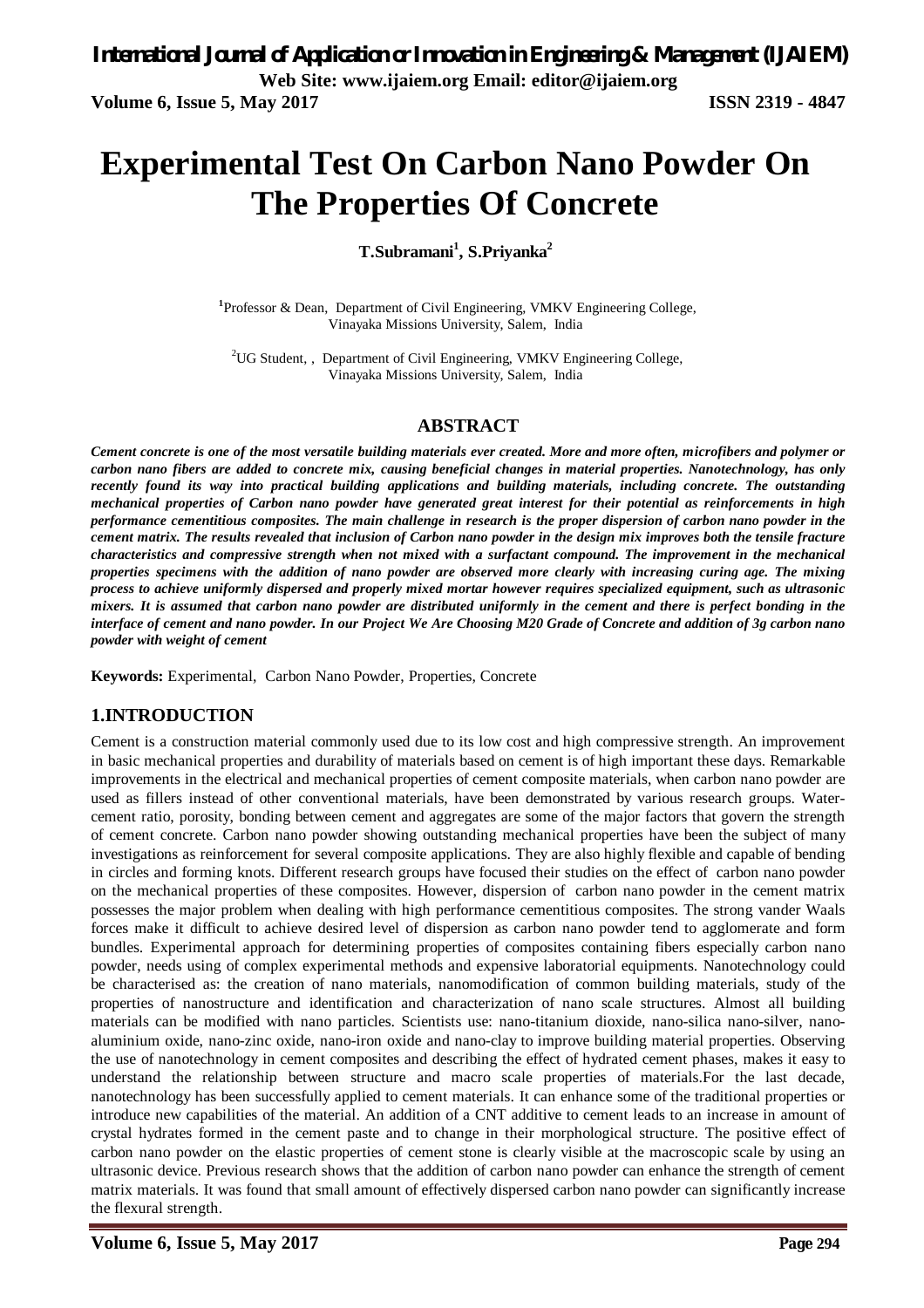**Volume 6, Issue 5, May 2017 ISSN 2319 - 4847**

### **2.METHODOLOGY**

Figure.1. shows methodology adopted in this study.



**Figure.1**.Methodology.

### **3.MATERIALS USED**

### **3.1 Cement**

The cement used in all mixtures was commercially available Ordinary Portland cement (OPC) of 43 grade manufactured by Ultratech company confirming to IS: 8112- 1989 was used in this study.

### **3.2 Coarse Aggregate:**

The coarse aggregate is used from a local crushing unit having 20mm normal size. 20mm well-graded aggregate according to IS-383-1980 is used in this investigation. The coarse aggregate procured from quarry was sieved through all the sieves (i.e. 16mm, 12.5mm, 10mm and 4.75mm), the material retained on each sieve was filled in bags and stacked separately.

### **3.3 Fine Aggregate**

The fine aggregate (zone-1) was used to obtain from a nearby river course. The sand obtained from quarry was sieved through all the sieves (i.e. 2.36mm, 1.18mm, 600, 300, 150). Sand retained on each sieve was filled in different bags and stacked separately for use. To obtain zone-I sand correctly, sand retained on each sieve is mixed in appropriate proportion. Fine aggregate" is defined as material that will pass a No. 4 sieve and will, for the most part, be retained on a No. 200 sieve. For increased workability and for economy as reflected by use of less cement, the fine aggregate should have a rounded shape. The purpose of the fine aggregate is to fill the voids in the coarse aggregate and to act as a workability agent.

### **3.4 Water**

The water used for experiments was potable water. Water is an important ingredient of concrete as it actively participates in the chemical reaction with cement. It should be free from organic matter and the pH value should be between 6 to 7.

### **3.5 Carbon NanoPowder**

The dispersion of carbon nano powder in the matrix is complex given the widespread specific surface area of the nano particles and due to Vander Waals forces which tend to favor the formation of agglomerates. Different techniques for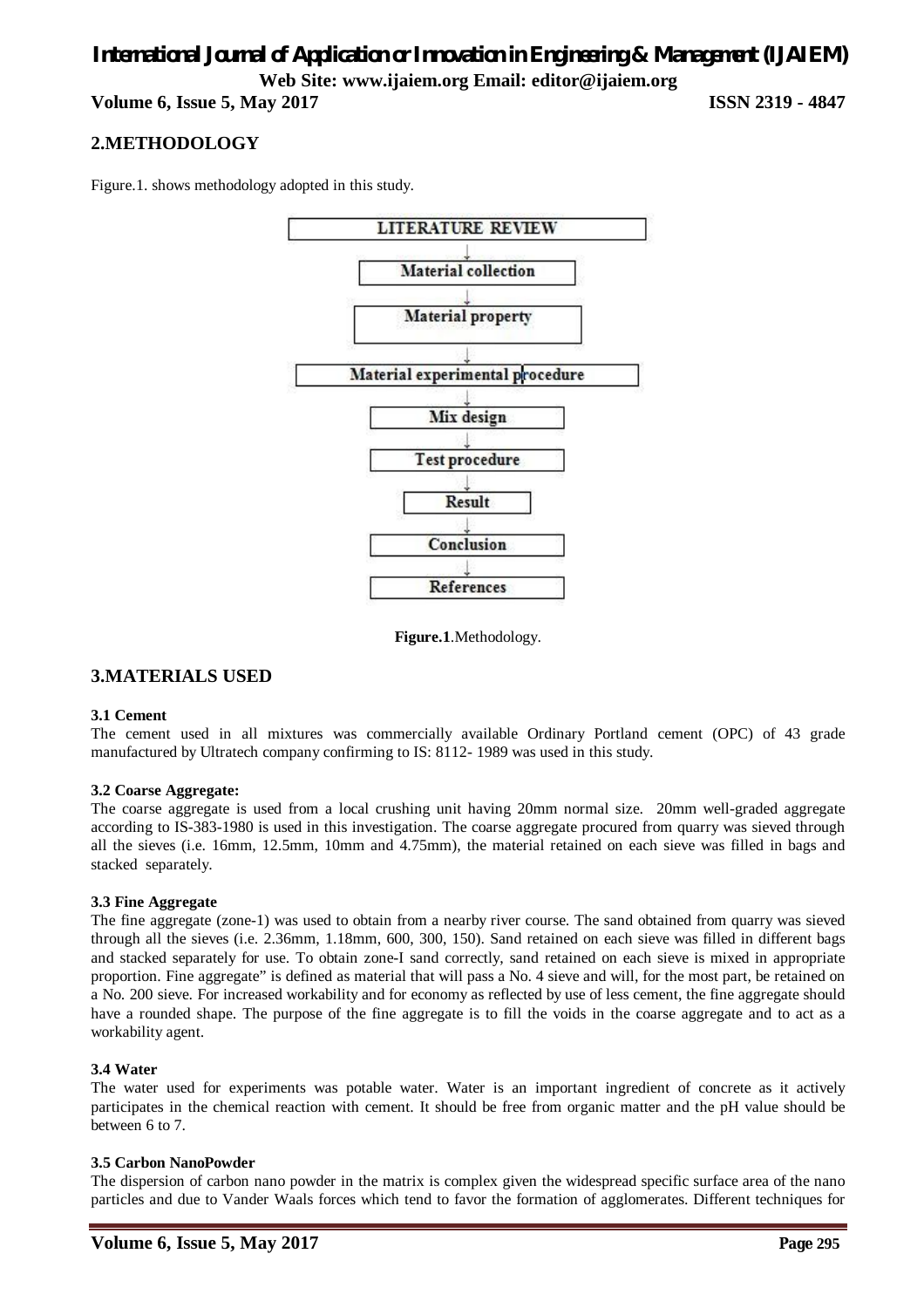### *International Journal of Application or Innovation in Engineering & Management (IJAIEM)* **Web Site: www.ijaiem.org Email: editor@ijaiem.org Volume 6, Issue 5, May 2017 ISSN 2319 - 4847**

dispersing said materials in solvents (acetone, ethanol…) in addition to ultrasounds, mechanical shaking or a combination of the two techniques, have already been tried out. Moreover, as such carbon nano powder are hydrophobic. Commercial single walled carbon nano powder dispersed by sonication in isoproponal with ordinary Portland cement (0.02 by weight CNT/cement ratio) for four hours led to cement particles coated with bundles of carbon nano powder after alcohol evaporation. After hydration (with a 0.4 water to cement ratio (w/c) and use of 10  $g/L$ of a superplasticizer), CNT bundles were smaller in apparent diameter and more widely distributed with respect to unhydrated cement. However, the carbon nano powder directly affected the early hydration process, producing higher hydration rates than those experienced by control samples, as evidenced from hardness tests and SEM observations. Carbon nano powder with specific strength of up to 48,000 kN·m·kg−1 which is infact the best of known materials, compared to high-carbon steel's 154 kN·m·kg−1. Some properties of MW carbon nano powder: Carbon Purity of above 90%, diameter in a range of 20-40 nm, length ranging from 1-10 μm, no. of walls: 3-15, density: 0.15-0.35 g/cm3 & surface area: 350 m<sup>2</sup>/g. Carbon nano powder are made by rolling up of sheet of graphene into a cylinder. These nanostructures are constructed with length-to-diameter ratio of up to  $(1.32 \times 108)$ :1 (Wang 2009) that is significantly larger than any other material. As their name suggests, the diameter of nanotube is in the order of few nano meters, while they can be up to 18 centimeters in length. Ccarbon nano powder are most promising candidates in the field of nano electronics, especially for interconnect applications.

### **4.CARBON NANOPOWDER**

To understand the crystal structure of carbon nano powder, it is necessary to understand their atomic structure. Both carbon nano powder and GNRs (graphene nanoribbons) can be understood as structures derived from a graphene sheet, shown. A graphene sheet is a single layer of carbon atoms packed into 2D honeycomb lattice structure. CNT, considered as rolled-up graphene sheet, have the edges of the sheet joint together to form a seamless cylinder.

| Parameter                                            |                            |  |
|------------------------------------------------------|----------------------------|--|
| External diameter (nm)                               | $8 - 15$                   |  |
| Internal diameter (nm)                               | $4-8$                      |  |
| Length $(\mu m)$                                     | 2 and more                 |  |
| Total amount of impurity (%)<br>(after purification) | up to 5<br>(up to 1)       |  |
| Bulk density $(g/cm^3)$                              | $0.03 - 0.05$              |  |
| Specific surface $(m^2/g)$                           | $300 \div 320$ and<br>more |  |
| Thermal stability in air $(^{\circ}C)$               | up to 600                  |  |

**Table 1** Properties of the Carbon Nano Powder



**Figure.2** Basic structures of a single-walled, b double- walled and c multi-walled carbon nano powder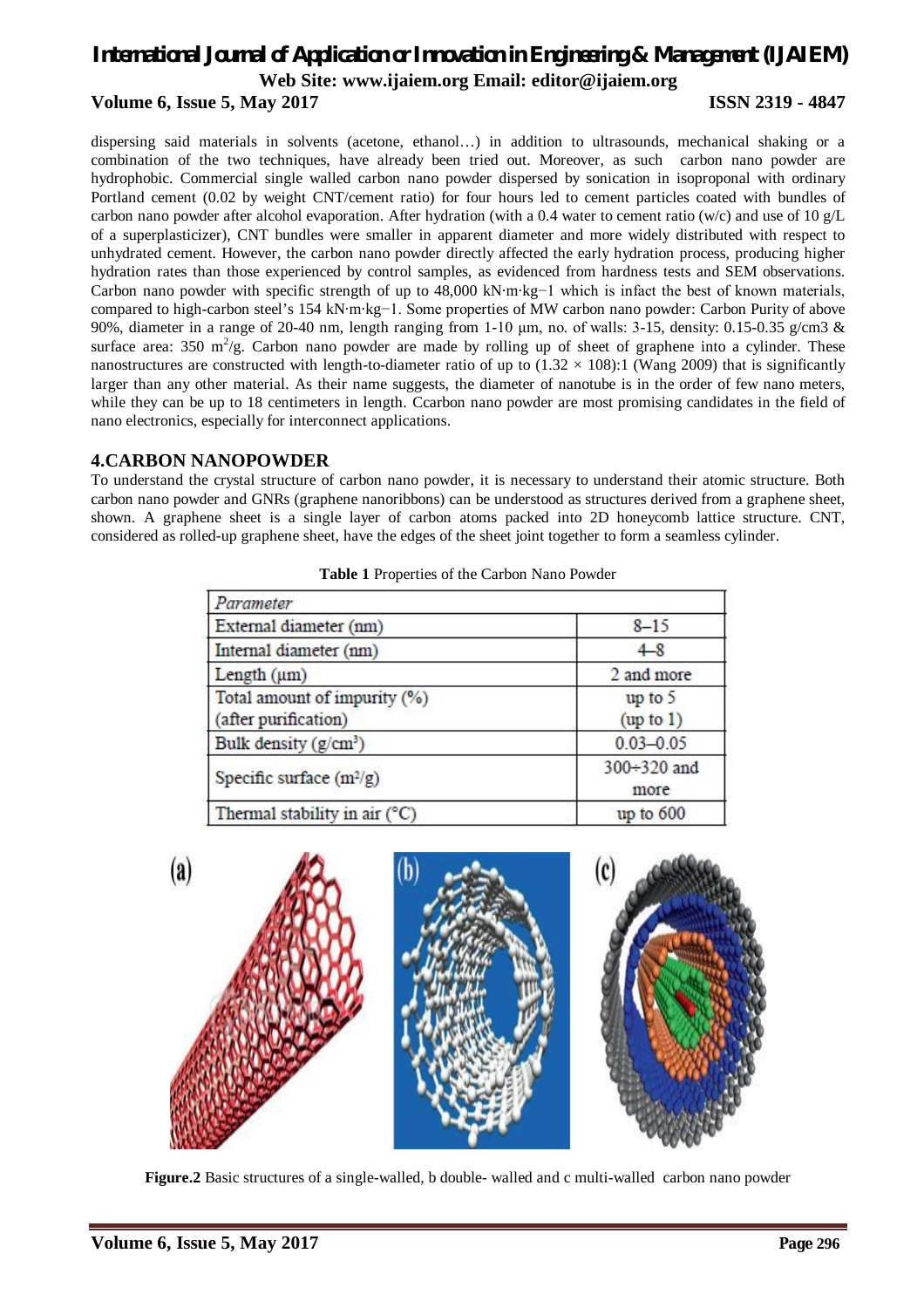**Volume 6, Issue 5, May 2017 ISSN 2319 - 4847**

### **4.1 Types Of Nanopowder**

### **4.1.1 Single Walled Carbon Nanotube**

Single-walled nano powder (SWNT) have a diameter of close to 1 nanometer, with a tube length that can be many millions of times longer. The structure of a SWNT can be conceptualized by wrapping a one-atom-thick layer of graphite called graphene into a seamless cylinder.

### **4.1.2 Multi Walled Carbon Nanotube**

Multi-walled nano powder (MWNT) consist of multiple rolled layers (concentric tubes) of graphene. There are two models that can be used to describe the structures of multiwalled nano powder. In the Russian Doll model, sheets of graphite are arranged in concentric cylinders. In the Parchment model, a single sheet of graphite is rolled in around itself, resembling a scroll of parchment or a rolled newspaper. The interlayer distance in multi-walled nano powder is close to the distance between graphene layers in graphite, approximately 3.4 Å. The Russian Doll structure is observed more commonly. Its individual shells can be described as SWNTs, which can be metallic or semiconducting. Because of statistical probability and restrictions on the relative diameters of the individual tubes, one of the shells, and thus the whole MWNT, is usually a zero-gap metal. Double-walled carbon nano powder (DWNT) form a special class of nano powder because their morphology and properties are similar to those of SWNT but their resistance to chemicals is significantly improved. This is especially important when grafting of chemical functions at the surface of the nano powder is required to add new properties to the CNT. In the case of SWNT, covalent functionalization will break some C=C double bonds, leaving "holes" in the structure on the nanotube and, thus, modifying both its mechanical and electrical properties. In the case of DWNT, only the outer wall is modified. DWNT synthesis on the gram-scale was first proposed in 2003 by the CCVD technique, from the selective reduction of oxide solutions in methane and hydrogen.

### **4.1.3 Torus**

A nanotorus is a carbon nanotube bent into a torus (doughnut shape). Nanotori are predicted to have many unique properties, such as magnetic moments 1000 times larger than previously expected for certain specific radii. Properties such as magnetic moment, thermal stability, etc. vary widely depending on radius of the torus and radius of the tube.

### **4.1.4 Nanobud**

Carbon nanobuds are a newly created material combining two previously discovered allotropes of carbon: carbon nano powder and fullerenes. In this new material, fullerene like "buds" are covalently bonded to the outer sidewalls of the underlying carbon nanotube. This hybrid material has useful properties of both fullerenes and carbon nano powder. In particular, they have been found to be exceptionally good field emitters. In composite materials, the attached fullerene molecules may function as molecular anchors preventing slipping of the nano powder, thus improving the composite's mechanical properties.

#### **4.1.5 Graphenated Carbon Nano Powder (G- Carbon Nano Powder)**

Graphenated carbon nano powder are a relatively new hybrid that combines graphitic foliates grown along the sidewalls of multiwalled carbon nano powder. Yu et al. reported on "chemically bonded graphene leaves" growing along the sidewalls of carbon nano powder. Stoner et al. described these structures as "graphenated carbon nano powder" and reported in their use for enhanced super capacitor performance. Hsu et al. further reported on similar structures formed on carbon fibre paper, also for use in super capacitor applications. The foliate density can vary as a function of deposition conditions (e.g. temperature and time) with their structure ranging from few layers of graphene (< 10) to thicker, more graphite-like. The fundamental advantage of an integrated graphene-CNT structure is the high surface area three-dimensional framework of the carbon nano powder coupled with the high edge density of graphene.

### **4.1.6 Nitrogen Doped Carbon Nano Powder**

Nitrogen doped carbon nano powder (N- carbon nano powder), can be produced through 5 main methods, Chemical Vapour Deposition, high-temperature and high-pressure reactions, gas-solid reaction of amorphous carbon with NH3 at high temperature, solid reaction, and solvo thermal synthesis.

### **4.1.7 Peapod**

A Carbon peapod is a novel hybrid carbon material which traps fullerene inside a irradiating. It can also be applied as an oscillator during theoretical investigations and predictions.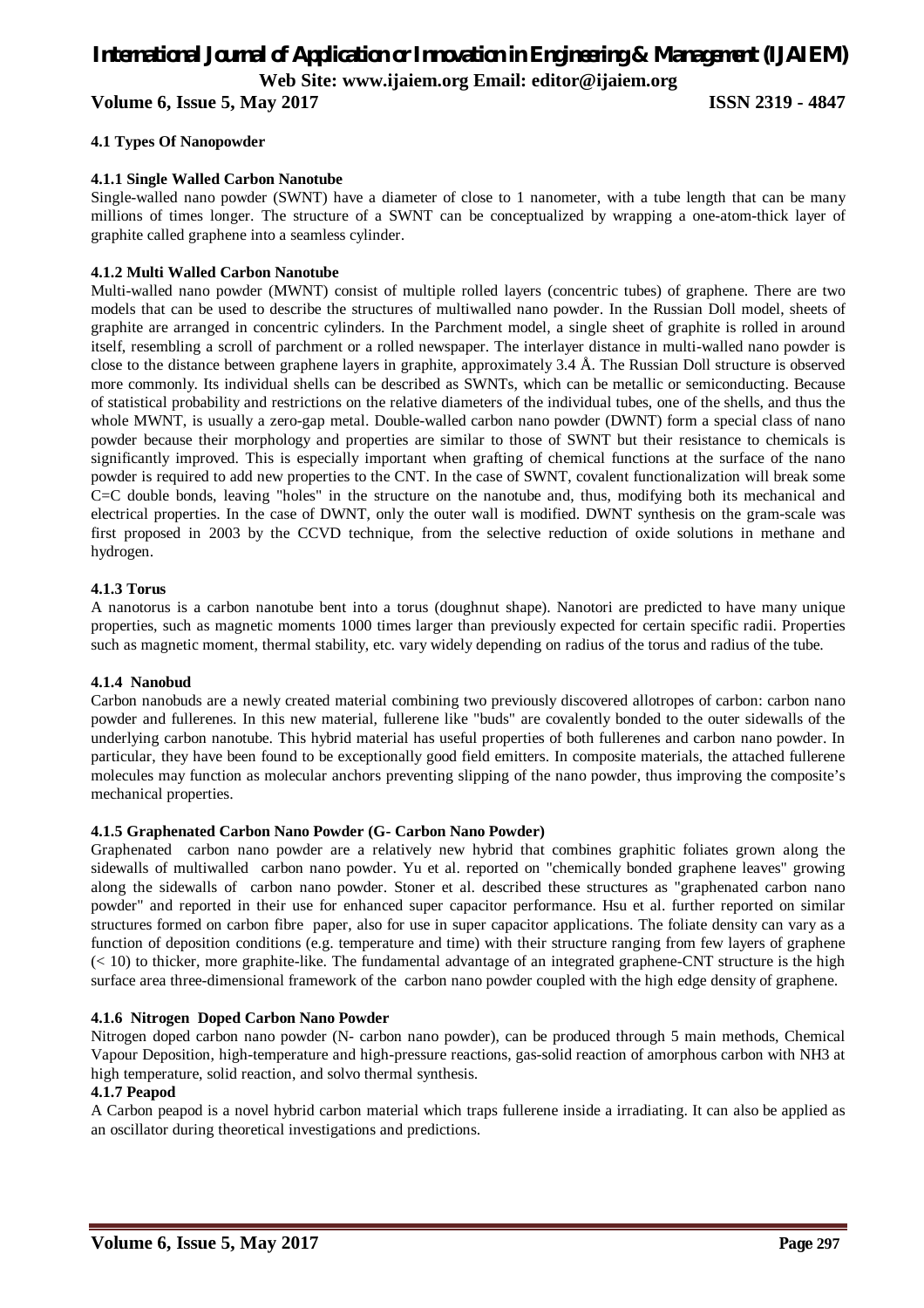### **Volume 6, Issue 5, May 2017 ISSN 2319 - 4847**

### **4.1.8 Cup-Stacked Carbon Nano Powder**

Cup-stacked carbon nano powder (CS carbon nano powder) differ from other quasi-1D carbon structures, which normally behave as quasi-metallic conductors of electrons. CS carbon nano powder exhibit semiconducting behaviours due to the stacking microstructure of grapheme layers.

#### **4.1.9 Extreme Carbon Nano Powder**

The observation of the longest carbon nano powder (18.5 cm long) was reported in 2009.These nano powder were grown on Si substrates using an improved chemical vapour deposition (CVD) method and represent electrically uniform arrays of single-walled carbon nano powder. The thinnest freestanding single-walled carbon nanotube is about 4.3 Å in diameter. Researchers suggested that it can be either (5, 1) or (4, 2) SWCNT, but exact type of carbon nanotube remains questionable.  $(3, 3)$ ,  $(4, 3)$  and  $(5, 1)$  carbon nano powder (all about 4 Å in diameter) were unambiguously identified using aberration corrected high-resolution transmission electron microscopy inside doublewalled carbon nano powder. The highest density of carbon nano powder was achieved in 2013, grown on a conductive titaniumcoated copper surface that was coated with co-catalysts cobalt and molybdenum at lower than typical temperatures of 450 °C.

#### **4.2 Properties Of Carbon Nano Powder**

#### **4.2.1 Strength**

Carbon nano powder are proved to be the strongest and stiffest materials due to the covalent sp2 bonds formed between the individual carbon atoms. Due to this type of bonding, the strength results are more favourable in terms of tensile strength and elastic modulus. In 2000, a test was conducted on multi-walled carbon nanotube for tensile properties and the test was succeeded to have strength of 63 GPa and in 2008, tests revealed that individual CNT shells have strengths of up to 100 GPa, which is in agreement with quantum/atomistic models. As individual CNT shells possess extremely high strength, weak shear interactions between adjacent shells and tubes lowers the strength of multi-walled carbon nano powder and carbon nanotube bundles only to few GPa's.

#### **4.2.2 Kinetic Properties**

Multi-walled nano powder are individual nano powder shells placed concentrically within one another. These reveal a striking telescoping property whereby an inner nanotube core may slide, almost without friction, within its outer nanotube shell, thus possessing an atomically perfect linear or rotational bearing.

### **4.2.3 Electrical Properties**

The unique electrical properties of carbon nano powder are to a large extent derived from their 1-D character and the peculiar electronic structure of graphite. They have extremely low electrical resistance. Resistance occurs when an electron collides with some defect in the crystal structure of the material though which it is passing. The defect could be an impurity atom, a defect in the crystalline structure, or an atom vibrating about its position in the crystal. Such collisions deflect the electron from its path but the electrons inside a carbon nanotube are not so easily scattered because of their small diameter and huge ratio of length to diameter ratio that can be up in the millions or even higher.

### **4.2.4 Electrical Conductivity**

A metallic CNT can be considered as highly conductive material. Chirality, the degree of twist of graphene sheet, determines the conductivity of CNT interconnects. Depending on the chiral indices, carbon nano powder exhibit both metallic and semiconducting properties. The electrical conductivity of MWNTs is quite complex as their inter-wall interactions non-uniformly distribute the current over individual tubes. However, an uniform distribution of current is observed across different parts of metallic SWNT (Shah et al. 2013). Electrodes are placed to measure the conductivity and resistivity of different parts of SWNT rope. The measured resistivity of the SWNT ropes is in the order of 10−4  $\Omega$ cm at 27 ºC, indicating SWNT ropes to be the most conductive carbon fibers. It has been reported that an individual SWNT may contain defects that allows the SWNT to behave as a transistor.

### **4.2.5 Strength And Elasticity**

Each carbon atom in a single sheet of graphite is connected via strong chemical bond to three neighboring atoms. Thus, carbon nano powder can exhibit the strongest basal plane elastic modulus and hence are expected to be an ultimate high strength fiber. The elastic modulus of SWNTs is much higher than steel that makes them highly resistant. Although pressing on the tip of nanotube will cause it to bend, the nanotube returns to its original state as soon as the force is removed. This property makes carbon nano powder extremely useful as probe tips for high resolution scanning probe microscopy.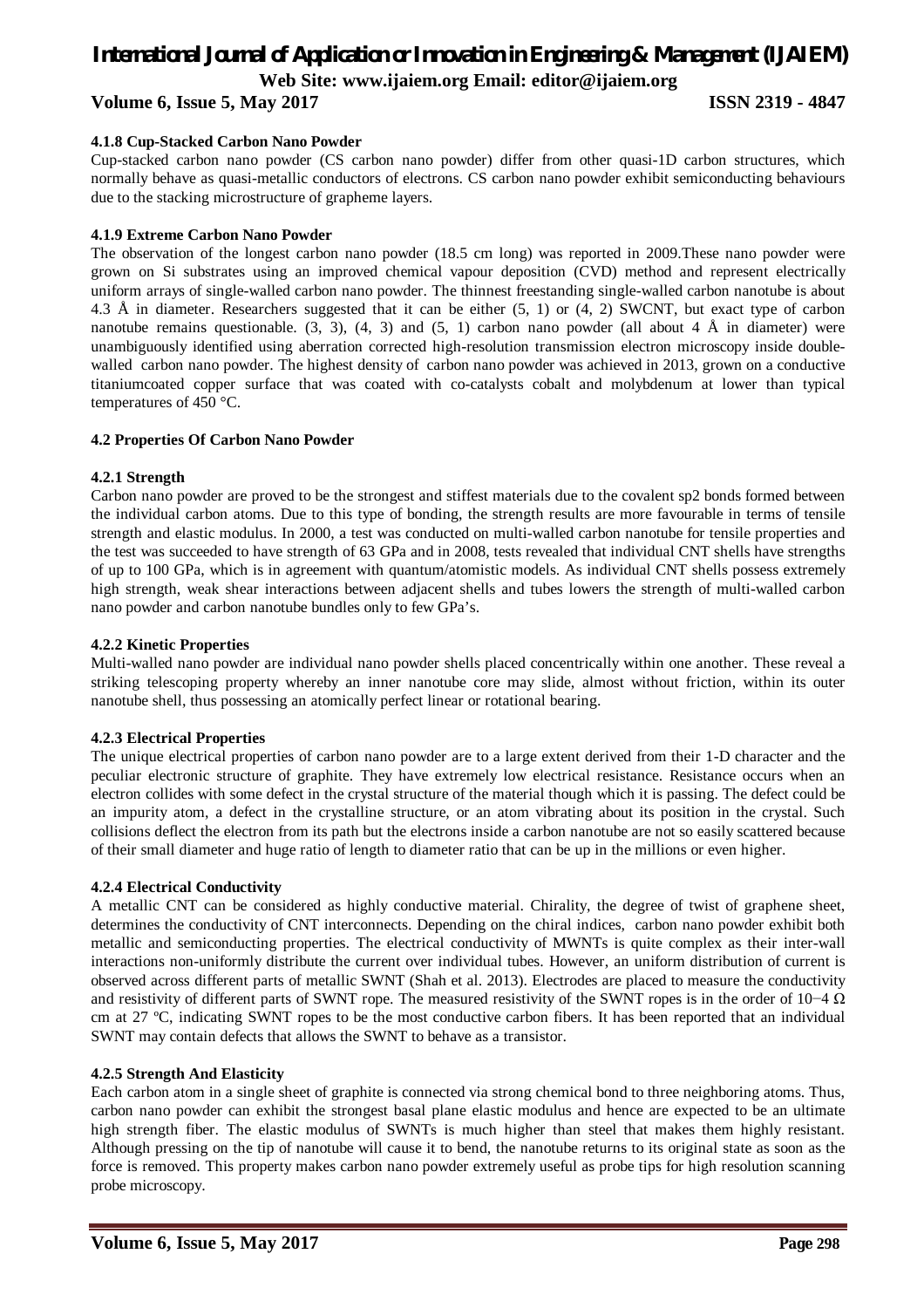### **Volume 6, Issue 5, May 2017 ISSN 2319 - 4847**

### **4.2.6 Thermal Properties**

CNT have now been shown to have thermal conductivity at least twice that of diamond. CNT have the unique property of feeling cold to the touch, like metal, on the sides with the tube ends exposed, but similar to wood on the other sides. The specific heat and thermal conductivity of carbon nano powder systems are determined primarily by phonons. The measurements of the thermoelectric power (TEP) of nano powder systems give direct information for the type of carriers and conductivity mechanisms.

### **4.2.7 Mechanical Properties**

The carbon nano powder are expected to have high stiffness and axial strength as a result of carbon-carbon  $sp_2$ bonding. The practical application of the nano powder requires the study of the elastic response, the inelastic behaviour and buckling, yield strength and fracture. Nano powder are the stiffest known fibre, with a measured Young's modulus of 1.4 TPa and elongation to failure of 20–30%, which projects to a tensile strength of well above 100 GPa (possibly higher), by far the highest known.

### **4.2.8 Toxicity**

The toxicity of carbon nano powder has been an important question in nanotechnology. The data are still fragmentary and subject to criticism. Preliminary results highlight the difficulties in evaluating the toxicity of this heterogeneous material. Parameters such as structure, size distribution, surface area, surface chemistry, surface charge, and agglomeration state as well as purity of the samples, have considerable impact on the reactivity of carbon nano powder.

### **4.2.9 Thermal Conductivity And Expansion**

carbon nano powder can exhibit superconductivity below 20 K (approximately −253 ºC) due to the strong in-plane C–C bonds of graphene. The strong C-C bond provides the exceptional strength and stiffness against axial strains. Moreover, the larger interplane and zero in-plane thermal expansion of SWNTs results in high flexibility against nonaxial strains. Due to their high thermal conductivity and large in-plane expansion, carbon nano powder exhibit exciting prospects in nano scale molecular electronics, sensing and actuating devices,reinforcing additive fibers in functional composite materials, etc. Recent experimental measurements suggest that the CNT embedded matrices are stronger in comparison to bare polymer matrices. Therefore, it is expected that the nanotube may also significantly improve the thermo-mechanical and the thermal properties of the composite materials.

### **4.2.10 Field Emission**

Under the application of strong electric field, tunneling of electrons from metal tip to vacuum results in field emission phenomenon. Field emission results from the high aspect ratio and small diameter of carbon nano powder. The field emitters are suitable for the application in flat-panel displays. For MWNTs, the field emission properties occur due to the emission of electrons and light. Without applied potential, the luminescence and light emission occurs through the electron field emission and visible part of the spectrum, respectively.

### **4.2.11absorbent**

Carbon nano powder and CNT composites have been emerging as perspective absorbing materials due to their light weight, larger flexibility, high mechanical strength and superior electrical properties. Therefore, carbon nano powder emerge out as ideal candidate for use in gas, air and water filtration. The absorption frequency range of SWNTpolyurethane composites broaden from 6.4–8.2 (1.8 GHz) to 7.5–10.1 (2.6 GHz) and to 12.0–15.1 GHz (3.1 GHz) (Wang et al. 2013). A lot of research has already been carried out for replacing the activated charcoal with carbon nano powder for certain ultrahigh purity applications.

### **5.FUNCTIONALIZATION AND DISPERSION OF CARBON NANO POWDER**

In order to effectively utilize carbon nano tubes and make use of their extraordinary properties, they should be well dispersed within the reinforced matrix. Dispersion of carbon nano powder means spreading the tubes individually within the matrix by separating the agglomerations and bundles. In this study, dispersion of carbon nano powder within the cement paste was a major element in controlling the mechanical properties of the cement nano composite (as discussed in the next sections). Poor dispersion of these nano filaments within the matrix will not enhance the nano composite properties; in fact, it might significantly degrade and deteriorate the matrix properties. Carbon nano powder in their dry state bundle together due to the van der Waals forces. These interfacial forces at the nano scale are strong enough to pull the nano powder back to stick together, even after being dispersed in an aqueous solution. Chemical surfactants that provide non-covalent bonds have been used to reduce the surface tension of the solution and keep the carbon nano powder suspended and unbundled within the solution after they have been dispersed (separated) by mechanical dispersion.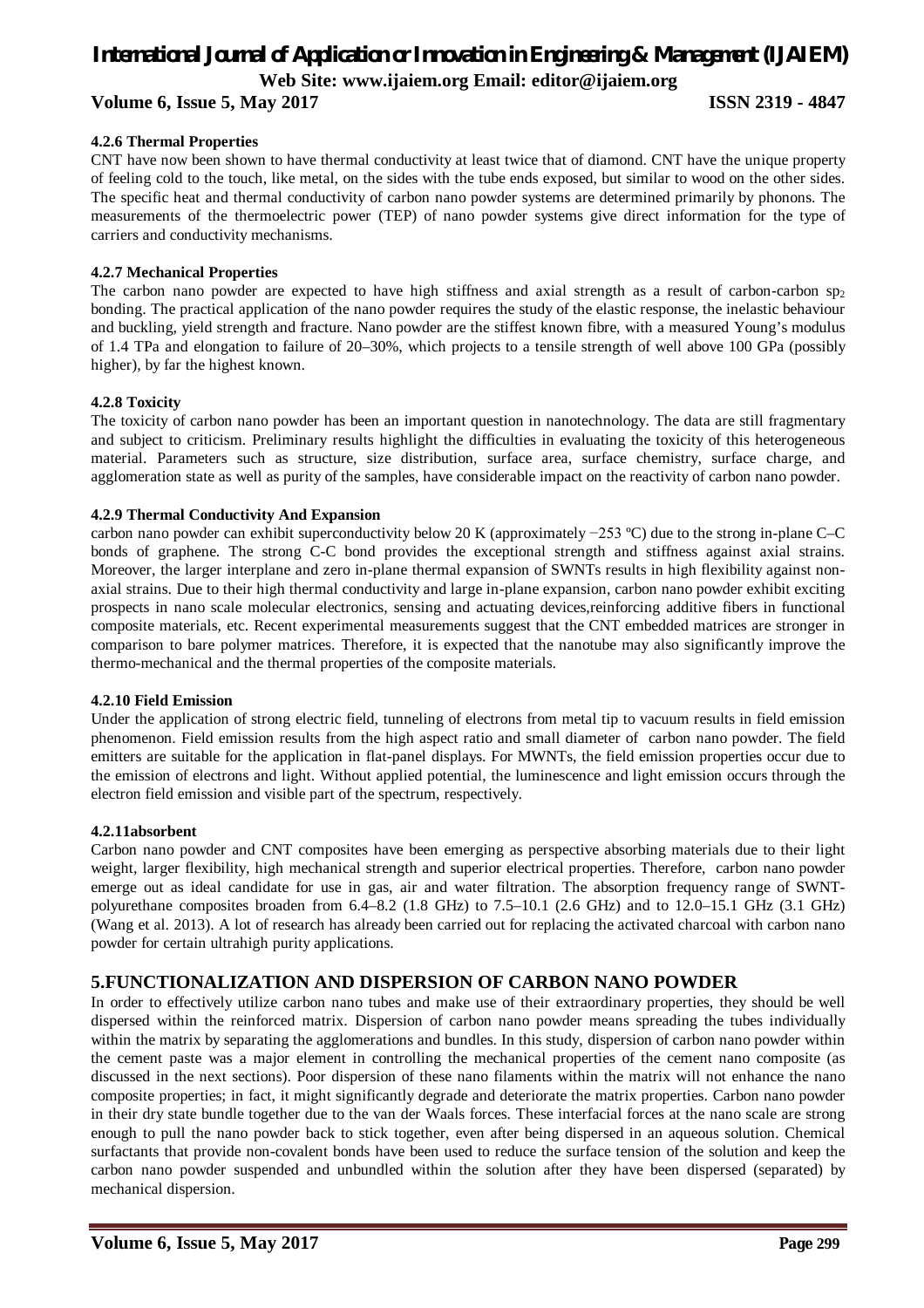**Volume 6, Issue 5, May 2017 ISSN 2319 - 4847**

### **6.TESTING PROCEDURE**

### **6.1 Compressive Strength Test**

At the time of testing, each specimen must keep in compressive testing machine. The maximum load at the breakage of concrete block will be noted. From the noted values, the compressive strength may calculated by using below formula When a specimen of material is loaded in such a way that it extends it is said to be in tension. On the other hand if the material compresses and shortens it is said to be in compression.

### **6.2 Split Tensile Test**

The size of cylinders 300 mm length and 150 mm diameter are placed in the machine such that load is applied on the opposite side of the cubes are casted. Align carefully and load is applied, till the specimen breaks. The formula used for calculation.

### **Split tensile strength = 2P/ μdl**

### **6.3 Flexural Strength Test**

During the testing, the beam specimens of size 7000mmx150mmx150mm were used. Specimens were dried in open air after 7 days of curing and subjected to flexural strength test under flexural testing assembly. Apply the load at a rate that constantly increases the maximum stress until rupture occurs. The fracture indicates in the tension surface within the middle third of span length. The flexural strength was obtained using the formula (R)  $R = Pl/bd^2$ 

Where,

- $R =$  Modulus of rupture (N/mm<sup>2</sup>)
	- $P =$  Maximum applied load (N/mm<sup>2</sup>)
	- $l =$ Length of specimen (mm)
	- $b =$  Width of specimen (mm)

### **7.TEST RESULT**

### **7.1 Compressive Test On Concrete**

Table 2 shows Compressive Test On Concrete. Figure.3 shows Compressive Strength Test Results

| <b>Table 2</b> Compressive Test On Concrete |  |
|---------------------------------------------|--|
|                                             |  |

| Grade of<br>concrete | % of Material                  | Compressive strength |         |         |
|----------------------|--------------------------------|----------------------|---------|---------|
|                      |                                | 7 days               | 14 days | 28 days |
| M20                  | 3g Added With<br><b>Cement</b> | 13.5                 | 15.65   | 18.5    |



**Figure.3** Compressive Strength Test Results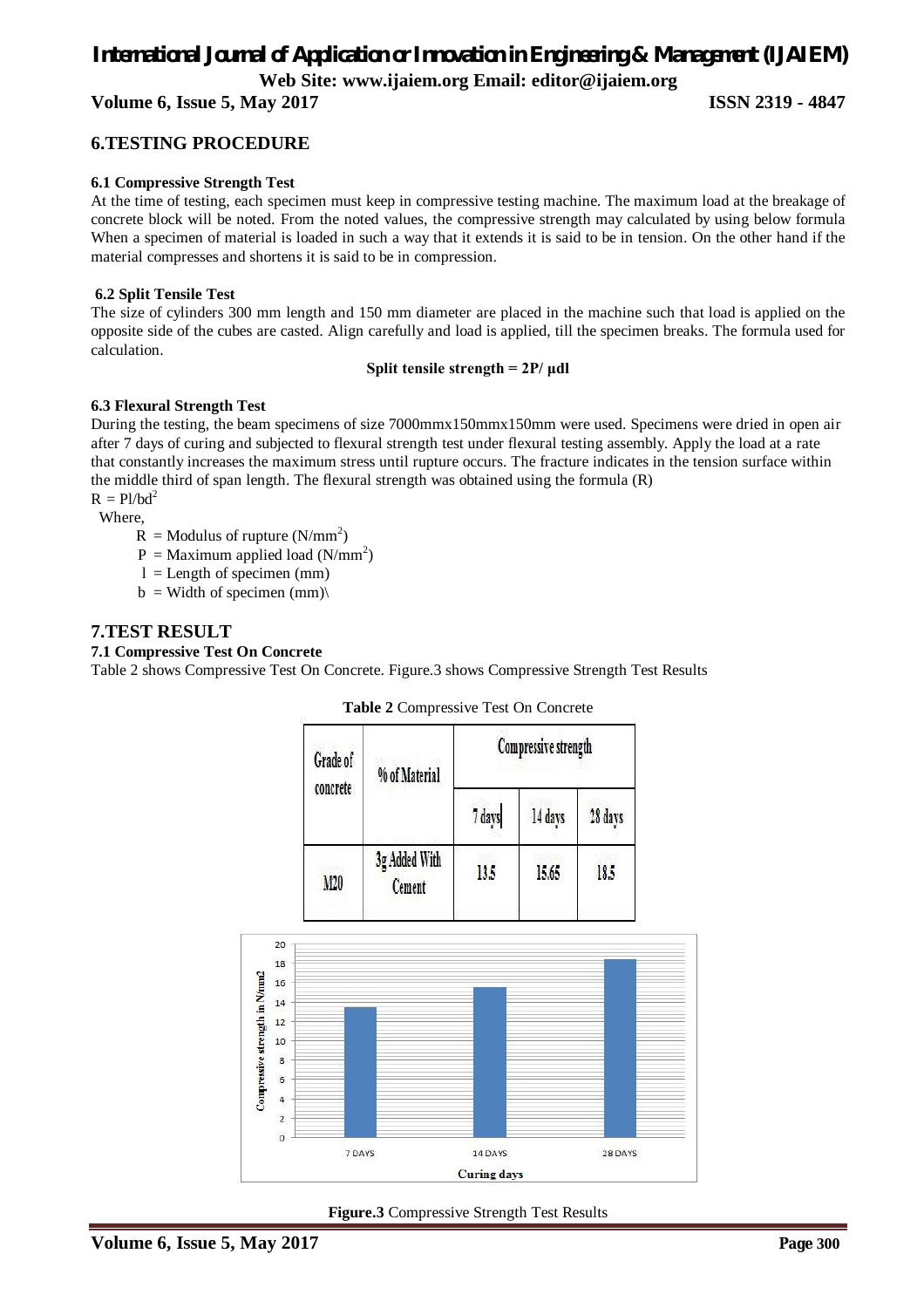## *International Journal of Application or Innovation in Engineering & Management (IJAIEM)* **Web Site: www.ijaiem.org Email: editor@ijaiem.org Volume 6, Issue 5, May 2017 ISSN 2319 - 4847**

### **7.2 Split Tensile Test For Cylinder**

Table 3 shows Split Tensile Test. Figure.4 shows Split Tensile Test Results

| Grade of concrete | % of Material           | <b>Split Tensile</b> |         |         |
|-------------------|-------------------------|----------------------|---------|---------|
|                   |                         | 7 days               | 14 days | 28 days |
| M20               | 3g Added With<br>Cement | 2.97                 | 3.30    | 3.77    |





**Figure.4** Split Tensile Test Results

### **7.3 Flexural Strength Of Beam**

Table 4 shows Flexural Strength Of Beam. Figure.5 shows Flexural Strength Test Results

**Table 4** Flexural Strength Of Beam



**Figure.5** Flexural Strength Test Results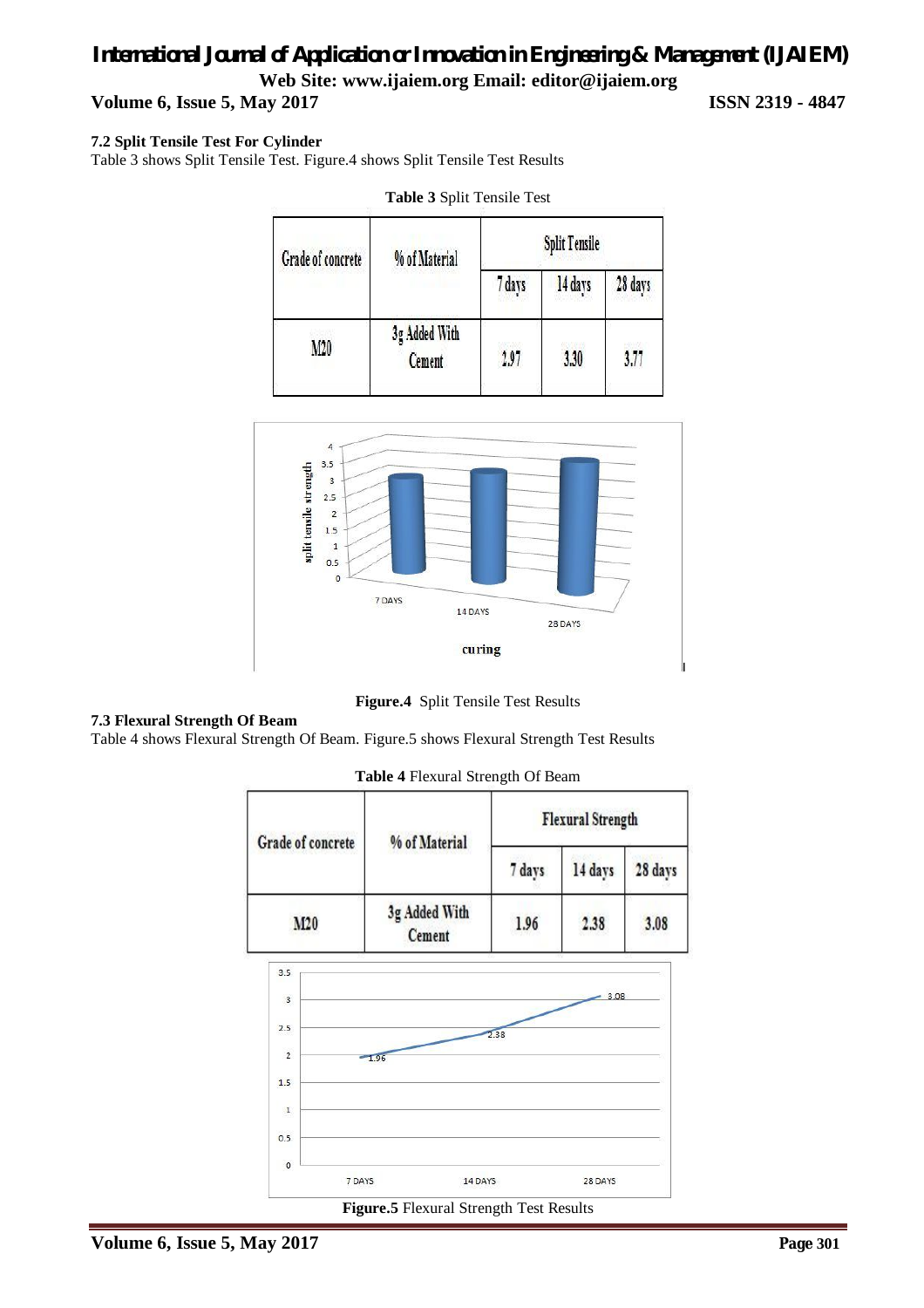### **Volume 6, Issue 5, May 2017 ISSN 2319 - 4847**

### **8. CONCLUSIONS**

- Our study has shown it is possible to design and use nanomodificated concrete incorporating nano materials and nanoproducts which leads to an improvement in the materials characteristics or give new properties to the considered materials.
- From the results, it is understood that increasing the proportions of functionalized carbon nano powder into concrete increases the compressive strength. In fact the compressive strength of the concrete with a proportion of adding 3g with cement of functionalized carbon nano powder increases by  $18.5$  N/mm<sup>2</sup>
- The split tensile strength increases with the increase in carbon nano powder. In fact, the split tensile strength increased by 3.77 for adding of cement.

### **REFERENCES**

- [1] T.Subramani., S.Krishnan. S.K.Ganesan., G.Nagarajan "Investigation of Mechanical Properties in Polyester and Phenyl-ester Composites Reinforced With Chicken Feather Fiber" International Journal of Engineering Research and Applications Vol. 4, Issue 12(Version 4), pp.93-104, 2014.
- [2] T.Subramani, J.Jayalakshmi , " Analytical Investigation Of Bonded Glass Fibre Reinforced Polymer Sheets With Reinforced Concrete Beam Using Ansys" , International Journal of Application or Innovation in Engineering & Management (IJAIEM) , Volume 4, Issue 5, pp. 105-112 , 2015
- [3] T.Subramani, D.Latha , " Experimental Study On Recycled Industrial Waste Used In Concrete" , International Journal of Application or Innovation in Engineering & Management (IJAIEM) , Volume 4, Issue 5, pp. 113-122 , 2015
- [4] T.Subramani, V.Angappan , " Experimental Investigation Of Papercrete Concrete" , International Journal of Application or Innovation in Engineering & Management (IJAIEM) , Volume 4, Issue 5, pp. 134-143 , 2015
- [5] T.Subramani, V.K.Pugal , " Experimental Study On Plastic Waste As A Coarse Aggregate For Structural Concrete" , International Journal of Application or Innovation in Engineering & Management (IJAIEM) , Volume 4, Issue 5, pp.144-152 2015
- [6] T.Subramani, B.Suresh , " Experimental Investigation Of Using Ceramic Waste As A Coarse Aggregate Making A Light Weight Concrete " , International Journal of Application or Innovation in Engineering & Management (IJAIEM) , Volume 4, Issue 5, pp. 153-162 , 2015
- [7] T.Subramani, M.Prabhakaran , " Experimental Study On Bagasse Ash In Concrete" , International Journal of Application or Innovation in Engineering & Management (IJAIEM) , Volume 4, Issue 5, pp. 163-172 , 2015
- [8] T.Subramani, A.Mumtaj , " Experimental Investigation Of Partial Replacement Of Sand With Glass Fibre" , International Journal of Application or Innovation in Engineering & Management (IJAIEM) , Volume 4, Issue 5, pp. 254-263 , 2015
- [9] T.Subramani, S.B.Sankar Ram Experimental Study on Concrete Using Cement With Glass Powder, IOSR Journal of Engineering,Volume 5 , Issue 5, Version 3, pp43-53, 2015
- [10]T.Subramani, S.Kumaran , " Experimental Investigation Of Using Concrete Waste And Brick Waste As A Coarse Aggregate " , International Journal of Application or Innovation in Engineering & Management (IJAIEM) , Volume 4, Issue 5, pp. 294-303 , 2015
- [11]T.Subramani, G.Ravi, "Experimental Investigation Of Coarse Aggregate With Steel Slag In Concrete", IOSR Journal of Engineering, Volume 5,Issue 5, Version 3, pp64-73, 2015
- [12]T.Subramani, K.S.Ramesh , " Experimental Study On Partial Replacement Of Cement With Fly Ash And Complete Replacement Of Sand With M sand" , International Journal of Application or Innovation in Engineering & Management (IJAIEM) , Volume 4, Issue 5 , pp. 313-322 , 2015
- [13]T.Subramani, G.Shanmugam , " Experimental Investigation Of Using Papercrete And Recycled Aggregate As A Coarse Aggregate " , International Journal of Application or Innovation in Engineering & Management (IJAIEM) , Volume 4, Issue 5, pp. 323-332 , May 2015
- [14]T.Subramani, P.Sakthivel , " Experimental Investigation On Flyash Based Geopolymer Bricks" , International Journal of Application or Innovation in Engineering & Management (IJAIEM) , Volume 5, Issue 5, pp. 216-227 , 2016 .
- [15]T.Subramani, R.Siva, "Experimental Study On Flexural And Impact Behavior Of Ferrocement Slabs" International Journal of Application or Innovation in Engineering & Management (IJAIEM), Volume 5, Issue 5, pp. 228-238 , 2016
- [16]T.Subramani, A.Anbuchezian , " Experimental Study Of Palm Oil Fuel Ash As Cement Replacement Of Concrete " , International Journal of Application or Innovation in Engineering & Management (IJAIEM), Volume 6, Issue 3, March 2017 , pp. 001-005 , ISSN 2319 - 4847.